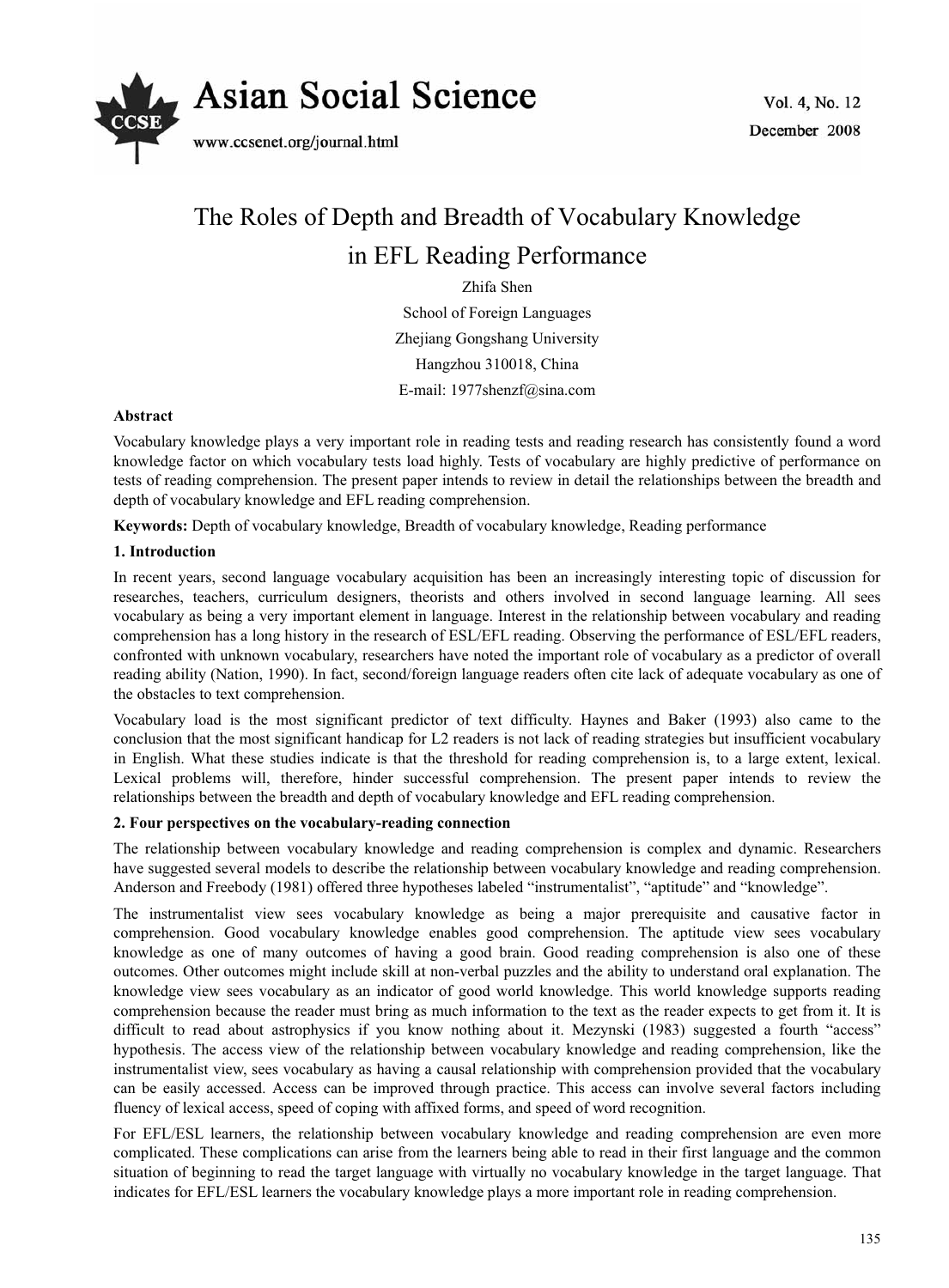# **3. Defining vocabulary knowledge**

In recent decades, in order to define what it means to know a word, second language (L2) vocabulary researchers have proposed various but complementary frameworks. Most researchers agree that lexical knowledge is not an all-or-nothing phenomenon, but involves degrees of knowledge. They suggest it should be constructed as a continuum, or continua, consisting of several levels and dimensions of knowledge.

Much of what is written on word knowledge goes back to the well-known vocabulary knowledge framework of Richards (1976). He identified seven aspects of word knowledge (e.g. syntactic behavior, associations, semantic value, different meanings, underlying form and derivations). Nation (1990) distinguished eight types of word knowledge (e.g. form, grammatical pattern, meaning, function, relation with other words), which were specified both for receptive and productive knowledge. Chapelle (1998) argued that a trait definition of vocabulary should contain four dimensions: (a) vocabulary size, (b) knowledge of word characteristics, (c) lexicon organization, and (d) processes of lexical access. Henriksen (1999) proposed three separate but related vocabulary dimensions: (a) a "partial-precise knowledge" dimension, (b) a "depth of knowledge" dimension, and (c) a "receptive-productive" dimension. Qian's (2002) recent framework, developed on the collective strength of earlier models of vocabulary knowledge proposed that vocabulary knowledge comprises four intrinsically connected dimensions: (a)vocabulary size, (b) depth of vocabulary knowledge, (c) lexical organization, and (d) automaticity of receptive–productive knowledge. The importance of various factors in these dimensions will vary according to the specific purpose of language use.

In all the frameworks reviewed, there is a clear consensus that vocabulary knowledge should at least comprise two dimensions, which are vocabulary breadth, or size, and depth, or quality, of vocabulary knowledge. Vocabulary breadth refers to the number of words the meaning of which a learner has at least some superficial knowledge. Depth of vocabulary knowledge is defined as a learner's level knowledge of various aspects of a given word, or how well the learner knows this word.

# **4. Research on breath of vocabulary knowledge and reading comprehension**

Breath of vocabulary knowledge is defined as the number of words that a person knows. With native speakers, the objective of studies in this area has been to measure the number of words that they know in some absolute sense, whereas with second language learners the aim is often more narrowly defined in terms of their knowledge of items in a specified list of relatively high frequency words, such as the General Service List.

Vocabulary size tests that are used for proficiency or placement purposes should include the broadest possible range of word families. An estimation of total vocabulary size can be attained in two ways. The first is based on sampling from a dictionary, and the second is based on corpus-derived lists of word families grouped by frequency. The dictionary sampling method involves selecting a dictionary that contains the number of word families that learners are expected to know, then testing a selection of those words. The problem with this method is that higher frequency words tend to have longer entries, and are thus more likely to end up on the test, which may skew the results.

The second method to estimate vocabulary size is to select word families according to their frequency in a corpus. Usually, these word families are grouped together into the first 1,000 most frequent words, the second 1,000 most frequent words, and so on. This kind of test has generally been used only with people with low English vocabularies, namely non-native speakers of English (Nation, 1990).

There are currently two widely used vocabulary size tests available, the Eurocentres Vocabulary Size Test 10KA (EVST; Meara and Jones, 1990), the Vocabulary Levels Test (VLT; Nation, 1983, 1990). They are well documented in the literature. More specifically, there is research evidence available concerning their validity as assessment procedures for their intended purpose. They also represent innovations in vocabulary assessment and serve to highlight interesting issues in the test design.

Laufer (1996) and Qian's (1999, 2002, 2004)research on the relationship between the breath of vocabulary knowledge and reading comprehension has produced results indicating relatively high correlation, ranging from 0.50 to 0.78, between the two factors. Meara (1996) calls VLT the "nearest thing we have to a standard test in vocabulary". In the recent research about the relation between the breadth of vocabulary knowledge and reading comprehension in Chinese situation the correlation ranges widely. In Yang and Deng's (1996) research, the correlation was very high (r=0.89 P<0.01). In Li's (2003) research, it was moderate(r=0.69 P<0.01). But Lu (2004) found a low correlation between the two factors( $r=0.321$  p<0.01).

## **5. Research on depth of vocabulary knowledge and reading comprehension**

Depth of knowledge focuses on the idea that for useful higher-frequency words learners need to have more than just a superficial understanding of the meaning. According to Qian (1999), the depth dimension should cover such components as pronunciation, spelling, meaning, register, frequency, and morphological, syntactic, and collocational properties. There are two main approaches for measuring depth of vocabulary knowledge: a developmental approach and a dimensional approach (Read, 1997). The developmental approach uses scales to describe the stages of acquisition